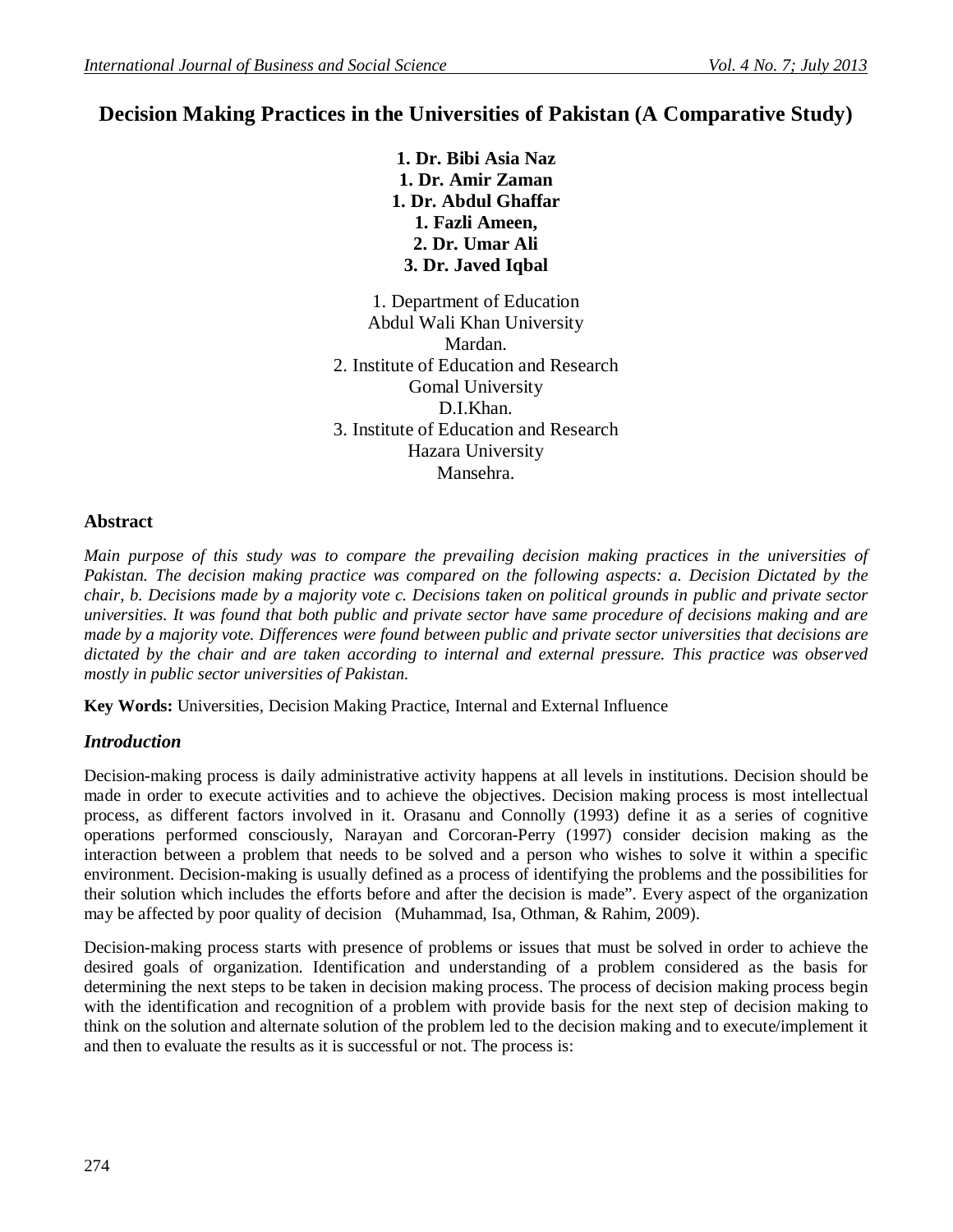

*Figure 1: Decision Making Process* 

Masch, (2004) specified decision making process in four steps: "problem identification/recognition, searching and gathering of information, selection and evaluation of alternatives, execute/implement the selected decision and to evaluate the result on the bases of that decision". There are several steps that must be followed in order to arrive at a decision: one must realize that it is going to be necessary to make a decision, determine the goals to be achieved, generate alternatives that lead to attaining the proposed goals, evaluate whether these alternatives meet one's expectations and, lastly, select the best alternative, the one that implies an efficient global result (Halpern, 1997). There are many factors that could influence a decision. Ozer, (2005) stated they could be the personality of decision maker, the state of organization, internal and external situation in organization as well as availability of information. All these factors can be classifying as individual and organizational factor and as controllable and uncontrollable conditions. Factors which influence the decision making process can be the best "strategy" to improve timely, reliable, accuracy, effectively and accountability of the decisions. (Kim, 2012) discussed in his study that "Emotionally intelligent decision makers would better understand and manage their emotion mitigating the influence of emotion on decision ability".

However besides these, there are several other factors that could influence the decisions. Individual and organizational factors influencing the decision making process. Blackmore and Berardi (2006) stated about seven factors, which can influence decisions. They are a. decision makers (Individual or personal) b. decision situation (environment or condition), thinking in terms of a problem or an opportunity c. decision criteria (single or multicriteria), d. time and people affected by the decision as well as decision support theories e. models, f. tools, g. strategy and techniques. Atmosudirjo (1987) argue that nature of organization and personal capabilities of decision-maker strongly influence decision making process. Decision maker, which covered their personality characteristic and individual differences, such as gender and age differences, past experience, cognitive biases and belief in personal relevance, could also be an influencing factor for decision-making (Bruin, Parker, & Fischoff 2007; Sanz de Acedo & Cardelle- Elawar et al. 2007; Juliusson, Karlsson, & Gärling 2005; Stanovich & West 2008)

In universities decision making is the prime responsibility of top management level of authority. Therefore, these personalities must have skill in term of making and taking the decisions. They have to understand "the problem". For the purpose following questions should be formulated and answered.

What should to do? (What is the problem? Who are facing the problem? How to solve and what are the alternatives?)

Who will be the decision maker/s (decision will be taken individually or it will be group decision)

Why the decision should be taken? (Purpose of decision making)

When to take decision? (Suitable time) and

How to utilize the best strategy? (Which strategy should be used?) (Bovay 2002).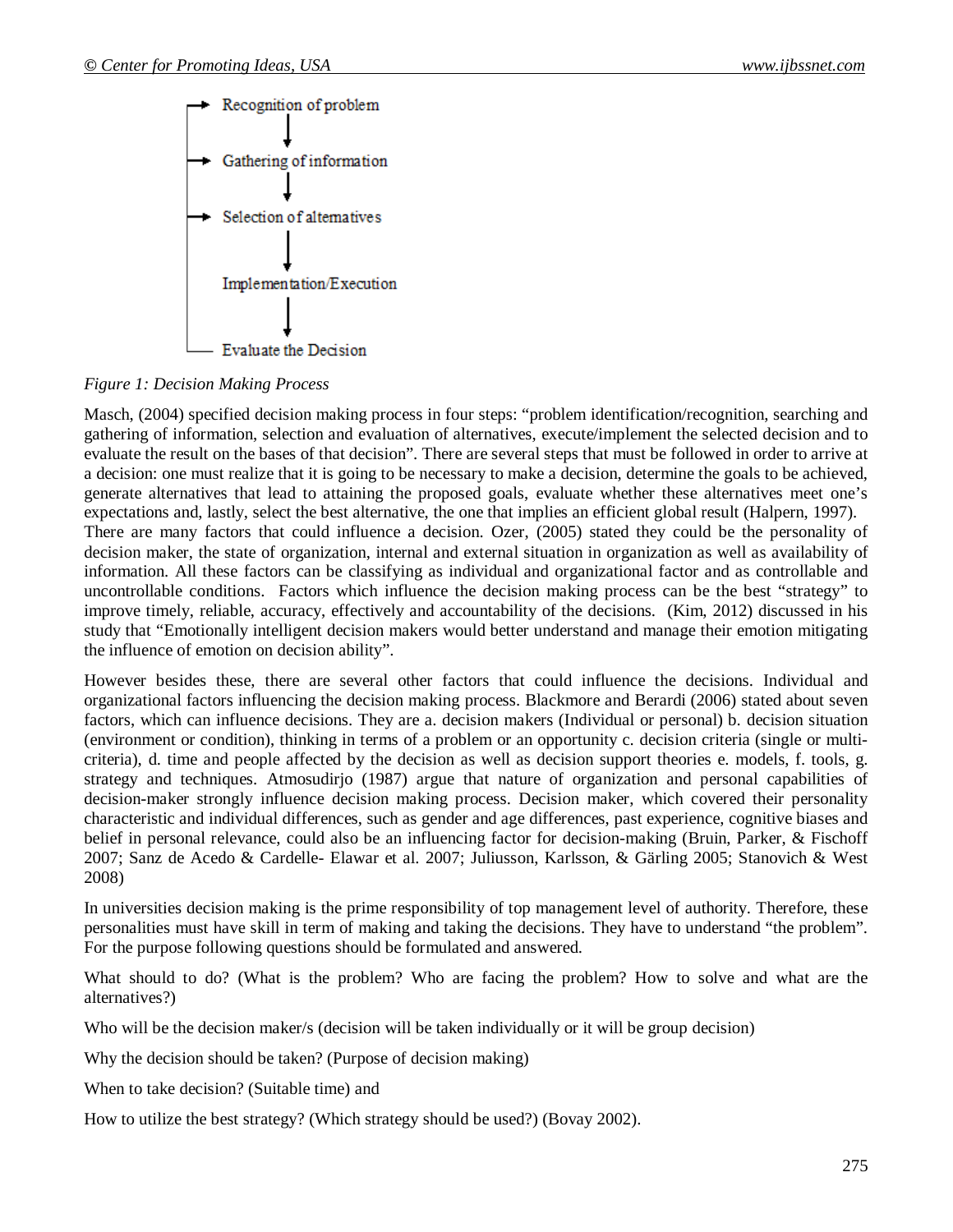According to Haris, (2012) like other organization, in Higher Education Institution (HEIs), "the execution of decision is normally done by the top management level of HEIs. Therefore, the management must have skill in term of making and taking the decisions. They have to understand "the core of decision question". The success of any organization depends on the right decision at right time by right people. It is considered that the prime job that lies at the heart of management and the basis of success depends largely on decision-making (Marvin, 1981; Jennings and Wattam, 1994 and Choudury, 2001).

There are always several critical areas concerning universities for which the governance of higher education involves authority. These areas are their mission, student's enrollment strength, access of students to different instructional discipline, recruitment and appointment of employees, degree requirements, quality of research and research culture promotion, freedom and instructional supervision, organization instructional structure and allocation of available resources.

### *Objectives of the Study*

The objectives of the study were:

- *1.* To differentiate between public and private sector universities of Pakistan regarding decision making practices.
- *2.* To compare public and private sector universities of Pakistan about that decision dictated by the chair.
- *3.* To compare public and private sector universities of Pakistan about that Decision made by a majority vote.
- *4.* To compare public and private sector universities of Pakistan about that Decision taken on political grounds

### **Hypothesis of the Study**

- *1.* There is no significant difference between public and private sector universities of Pakistan regarding decision making practices.
- *2.* There is no significant difference between public and private sector universities of Pakistan about that decision dictated by the chair.
- *3.* There is no significant difference between public and private sector universities of Pakistan about that Decision made by a majority vote.
- *4.* There is no significant difference between public and private sector universities of Pakistan about that Decision taken on political grounds

## *Methodology*

The study aimed to compare the decision making practice in public and private sector universities of Pakistan. A sample of 320 respondents was randomly selected from selected four public and four private sector universities of Khyber Pakhtoonkhwa and Punjab. The respondents was asked about decision making practice in their universities that are decisions are made by the chair, are made by a majority vote and are influenced by internal or external pressure. The questionnaire was personally administered to the respondents. T-test was used as a statistical technique for analyzing the data.

#### **Results**

*Table 1: Comparative Views of Respondents of Public and Private Sector Universities Regarding the* **Bodies**  *Decision Making.*

| S.N | respondents    |     | Mean | Std  |     | df  | p-value |
|-----|----------------|-----|------|------|-----|-----|---------|
|     |                |     |      |      |     |     |         |
|     | Public sector  | 160 | 938  | l.67 |     |     |         |
|     | Private sector | 160 | 8.98 | 2.08 | -89 | 318 | .06     |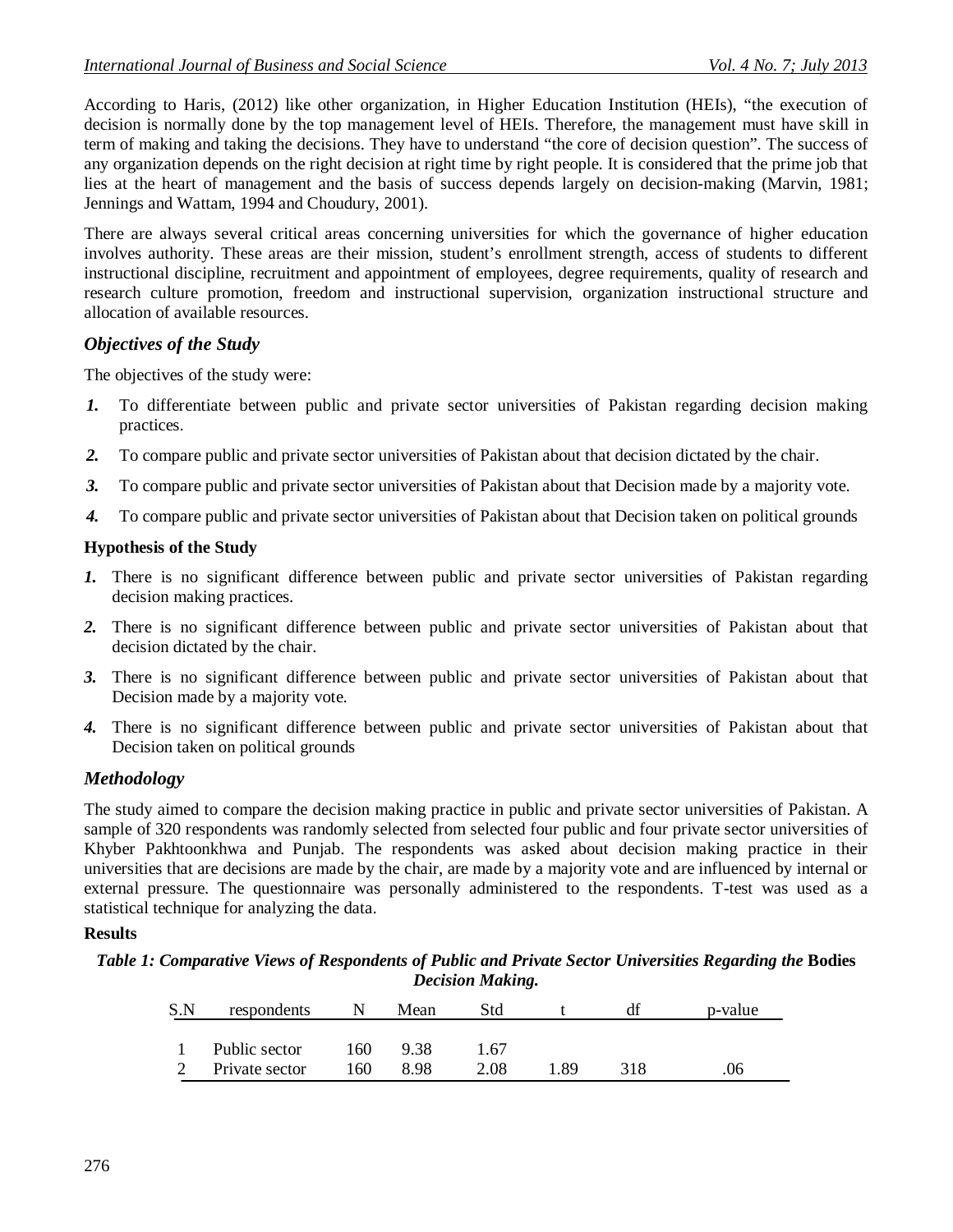The table 1 above shows that the cal; value  $1.89 \leq$  tab; value  $1.97$ ; with df 318 at  $\alpha = 0.05$ . Hence means that null hypothesis of no significant difference between the opinions of respondents of the public and private sector universities regarding bodies decision making is accepted. It is concluded that the respondents of public and private sector universities were of the similar opinions regarding the bodies' decision making.

*Table 2. Comparative Views of Respondents of Public and Private Sector Universities Regarding the Decision are dictated by the Chair.*

| S.N | respondents              | N          | Mean         | Std.         |      | dt  | p-value |
|-----|--------------------------|------------|--------------|--------------|------|-----|---------|
| 2   | <b>Public</b><br>Private | 160<br>160 | 3.73<br>3.24 | .822<br>1.05 | 4.64 | 318 | 000     |

The table 2 above shows that the cal; value 4.64 > tab; value 1.97; with df 318 at  $\alpha$  = 0.05. Hence means that null hypothesis of no significant difference between the opinions of respondents of the public and private sector universities regarding decisions are dictated by the chair is rejected. It is concluded that the respondents of public and private sector universities were of different opinions regarding decisions are dictated by the chair.

*Table 3. Comparative Views of Respondents of Public and Private Sector Universities Regarding the Decision are made by a majority vote.*

| S.N university | $\mathbf N$ | Mean     | Std   |      |     | p-value |
|----------------|-------------|----------|-------|------|-----|---------|
| 1 Public       |             | 160 2.51 | - 997 |      |     |         |
| Private        | 160         | 2.54     | 1.262 | .223 | 318 | .824    |

The table 3 shows that the cal; value .223 < tab; value 1.97; with df 318 at  $\alpha = 0.05$ . Hence means that null hypothesis of no significant difference between the opinions of respondents of the public and private sector universities regarding decisions are made by a majority vote is accepted. It is concluded that the respondents of public and private sector universities were of different opinions regarding decisions are made by a majority vote.

*Table 4. Comparative Views of Respondents of Public and Private Sector Universities Regarding the Decision taken on political grounds.*

| S.N | university | $\mathbb{N}$ | Mean | <b>Std</b> |      | df  | p-value |
|-----|------------|--------------|------|------------|------|-----|---------|
|     | Public     | 160          | 2.95 | 1.05       |      |     |         |
|     | Private    | 160          | 2.62 | 1.16       | 2.68 | 318 | .008    |

*Note: The result is significant if probability of occurrence (p-value) is equal to or less than 0.05 level*

The table 4 shows that the cal; value  $2.68 >$  tab; value 1.97; with df 318 at  $\alpha = 0.05$ . Hence means that null hypothesis of no significant difference between the opinions of respondents of the public and private sector universities regarding decisions are taken on political grounds is rejected. It is concluded that the respondents of public and private sector universities were of different opinions regarding decisions are made by a majority vote.

## *Conclusion and Discussions*

Decision making is the worthy and integral element of management process. Decision-making influences organizational setup. 'Influences' are individuals or groups that hold common interests and endeavor to persuade/convince authorities that certain changes should occur. They may focus upon specific activities or processes that should occur in universities. Pakistan is a developing country, at present there are 69 public and 58 private sector universities in Pakistan (Naz, 2013). According to Anwar M. N, (2008) "Unfortunately, in Pakistan there is a long tradition of making decisions based on factors other than merit, that's why the decision-making practices were found to be unsatisfactory". From the findings of the study it is concluded that different factor affect the decision making process.